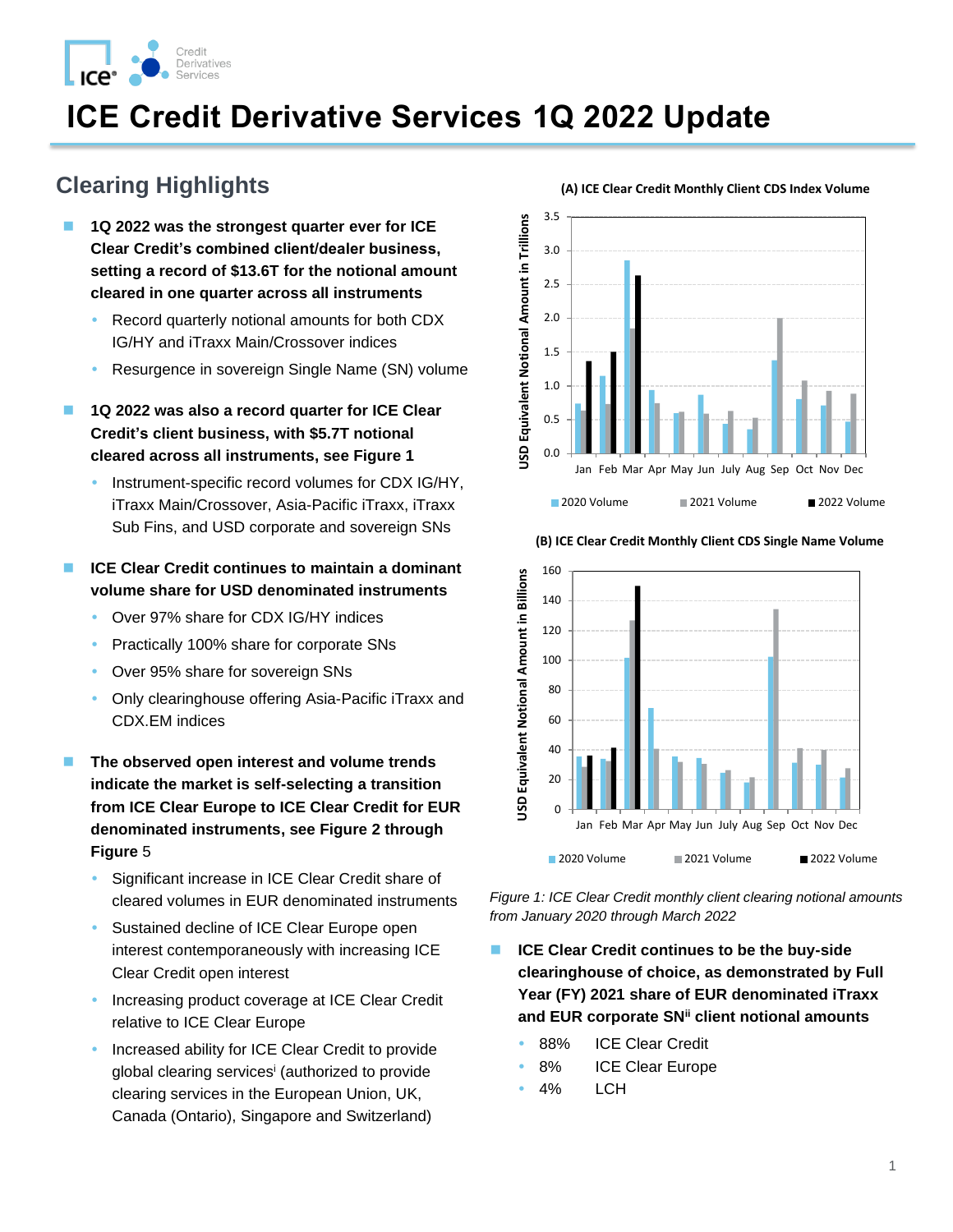

**(B) Portion of Non ICE Clear Europe Open Interest in EUR Denominated iTraxx Instruments at ICE Clear Credit and LCH**



20% 30% **(C) Decline of Open Interest in EUR Denominated Single Name Instruments at ICE Clear Europe**

1-Apr-18 1-Apr-19 1-Apr-20 1-Apr-21 1-Apr-22

ICE Clear Europe **ICE Clear Credit and LCH** 





<span id="page-1-0"></span>*Figure 2: Open interest from April 2, 2018, through March 31, 2022, at ICE Clear Credit vs combined open interest at ICE Clear Credit and LCH for EUR denominated iTraxx instruments (A), and EUR denominated corporate SNs (C). Portion over the same period of non-ICE Clear Europe open interest residing at ICE Clear Credit vs. LCH for EUR denominated iTraxx instruments (B), and EUR denominated corporate SNs (D). At the beginning of the considered period, the share of iTraxx open interest was 45%, 40% and 15% for ICC, ICEU and LCH, respectively, and the share of EUR corporate SN open interest was 15%, 65% and 20%, respectively. At the end of the considered period, the share of iTraxx open interest was 53%, 29% and 18%, respectively, and the share of EUR corporate SN open interest was 36%, 36% and 28%, respectively.* 

■ **ICE Clear Credit supports the ISDA additional provisions excluding restricted debt Russian government bonds from Russia SN deliverable obligations (including constituents of CDX.EM)**

-30% -20% -10% 0%

10%

- Applies to existing positions and new trades beginning on the implementation date of April 25, 2022 (subject to regulatory approval)
- ◼ **J.P. Morgan FCM started clearing client index option trades at ICE Clear Credit in April 2022**
	- J.P. Morgan is the second FCM to provide clients access to the ICE Clear Credit index option clearing services (Citibank FCM went live in February 2021)
- ◼ **ICE Clear Credit received regulatory approval for procedural changes enabling it to clear constituents of on-the-run indices independent of certain prior bilateral market activity requirements**
	- Opportunity to clear the full "index-arb" SN set for hedging and mitigation of indirect risk exposure
	- ICE Initial Margin requirements are established at the portfolio-level using Monte Carlo framework that naturally provides portfolio benefits without the need to identify packages of hedged trades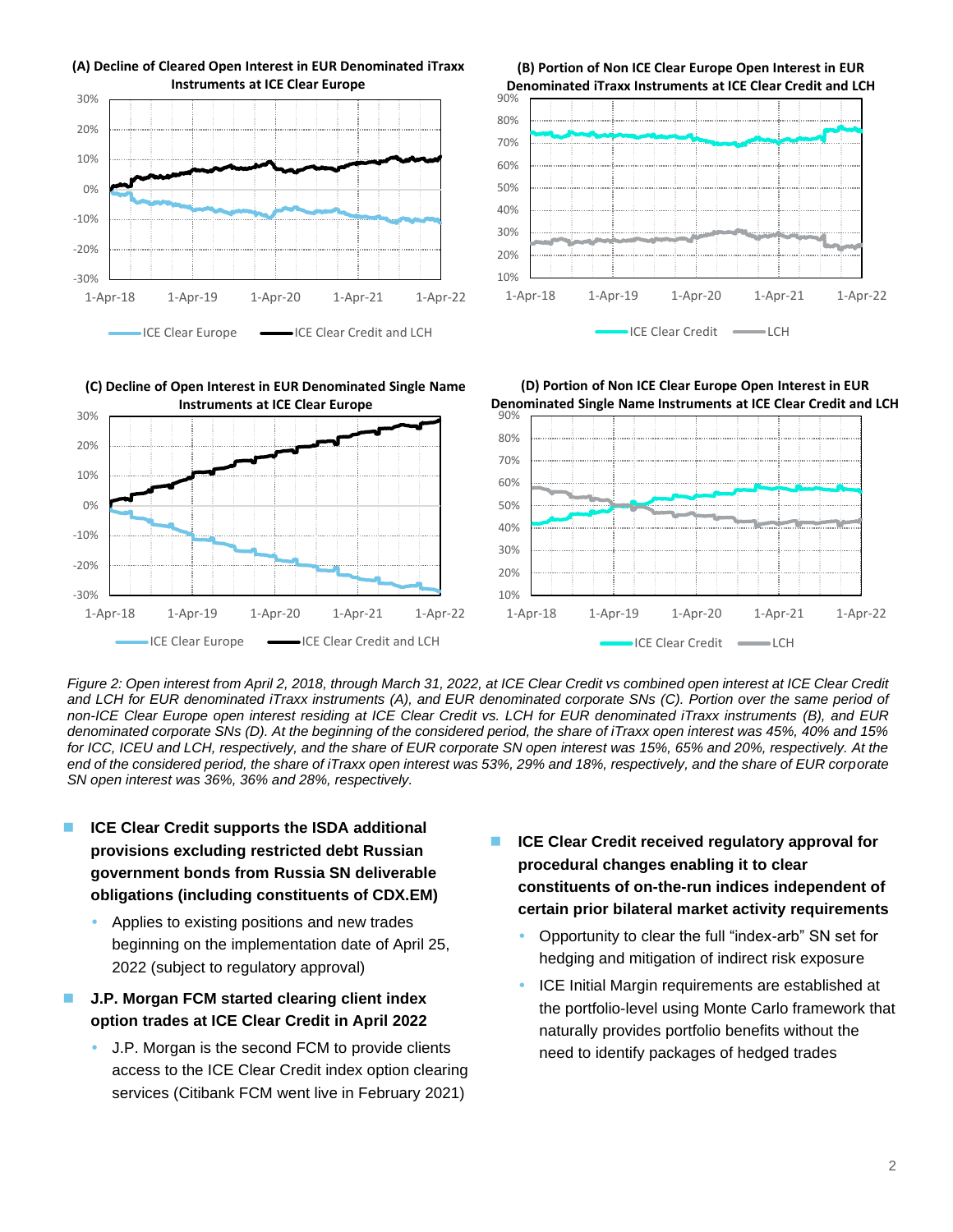**(A) Market Share of Combined Client/Dealer Volume Cleared 1Q 2022, and Change in Market Share Relative to FY 2021**

| Instrument<br>Category | <b>Notional</b><br>Amount<br>(USD) | <b>ICC</b><br>Share<br>(% ) | <b>ICEU</b><br>Share<br>(% )                                        | <b>LCH</b><br><b>Share</b><br>(%) |  |
|------------------------|------------------------------------|-----------------------------|---------------------------------------------------------------------|-----------------------------------|--|
| AII                    |                                    |                             | <b>16.4T</b> 83.25 (+2.25) <b>11.00</b> (-1.25) <b>5.75</b> (-1.00) |                                   |  |
| <b>CDX</b>             | 8.0T                               |                             | $97.50 (+0.5)$ $2.25 (-0.5)$ $0.25 (0)$                             |                                   |  |
| <b>EUR iTraxx</b>      | 7.2T                               |                             | $ 67.25(+4.50) $ 21.50 (-1.75) 11.25 (-2.75)                        |                                   |  |
| <b>APAC iTraxx</b>     | 100B                               | 100                         |                                                                     |                                   |  |
| <b>CDX EM</b>          | 200B                               | 100                         | -                                                                   |                                   |  |
| <b>Sovereign SN</b>    | 350B                               |                             | $ 95.5 (+3.5)  4.5 (-3.5)$                                          |                                   |  |
| <b>USD Corp. SN</b>    | 275B                               | 100<br>(0)                  |                                                                     | 0.00<br>(0)                       |  |
| <b>EUR Corp. SN</b>    | 300B                               |                             | $37.5$ (-3.75) <b>28.5</b> (-2.00) <b>34.0</b> (+5.75)              |                                   |  |



**(E) ICE Clear Europe Combined Client/Dealer CDS Volume: 1Q 2022 vs Full Year 2021**



**(B) Share Between ICE Clear Credit and ICE Clear Europe of 1Q 2022 Client Volume, and Change in Share Relative to FY 2021**

| Instrument<br>Category | <b>Notional</b><br>Amount<br>(USD) | <b>ICC</b><br><b>Share</b><br>(% ) | <b>ICEU</b><br><b>Share</b><br>(% ) |
|------------------------|------------------------------------|------------------------------------|-------------------------------------|
| AII                    | 6.0T                               | 95.75(0)                           | 4.25(0)                             |
| <b>CDX</b>             | 3.4T                               | $98.5 (+0.5)$                      | $1.5(-0.5)$                         |
| <b>EUR iTraxx</b>      | 2.2T                               | $90.75(-0.5)$                      | $9.25 (+0.5)$                       |
| <b>APAC iTraxx</b>     | 50 <sub>B</sub>                    | 100                                |                                     |
| <b>CDX EM</b>          | <b>75B</b>                         | 100                                | ٠                                   |
| <b>Sovereign SN</b>    | 100B                               | 100<br>$(+0.25)$                   | 0<br>$(-0.25)$                      |
| <b>USD Corp. SN</b>    | <b>75B</b>                         | 100                                |                                     |
| <b>EUR Corp. SN</b>    | 50 <sub>B</sub>                    | $94.25(-3.0)$                      | $5.75 (+3.0)$                       |

**(D) ICE Clear Credit Client CDS Volume:**



<span id="page-2-0"></span>*Figure 3: Cleared notional amounts, share of cleared notional amounts and change in cleared notional amounts for 1Q 2022 vs. full year 2021, by clearinghouse and instrument type. Abbreviations: CDX.IG and CDX.HY indices (CDX), EUR denominated iTraxx indices (EUR iTraxx), emerging markets CDX indices (CDX EM), Asia-Pacific iTraxx indices (APAC iTraxx), USD denominated corporate SNs (USD Corps), EUR denominated corporate SNs (EUR Corps), and sovereign SNs (Sovs).*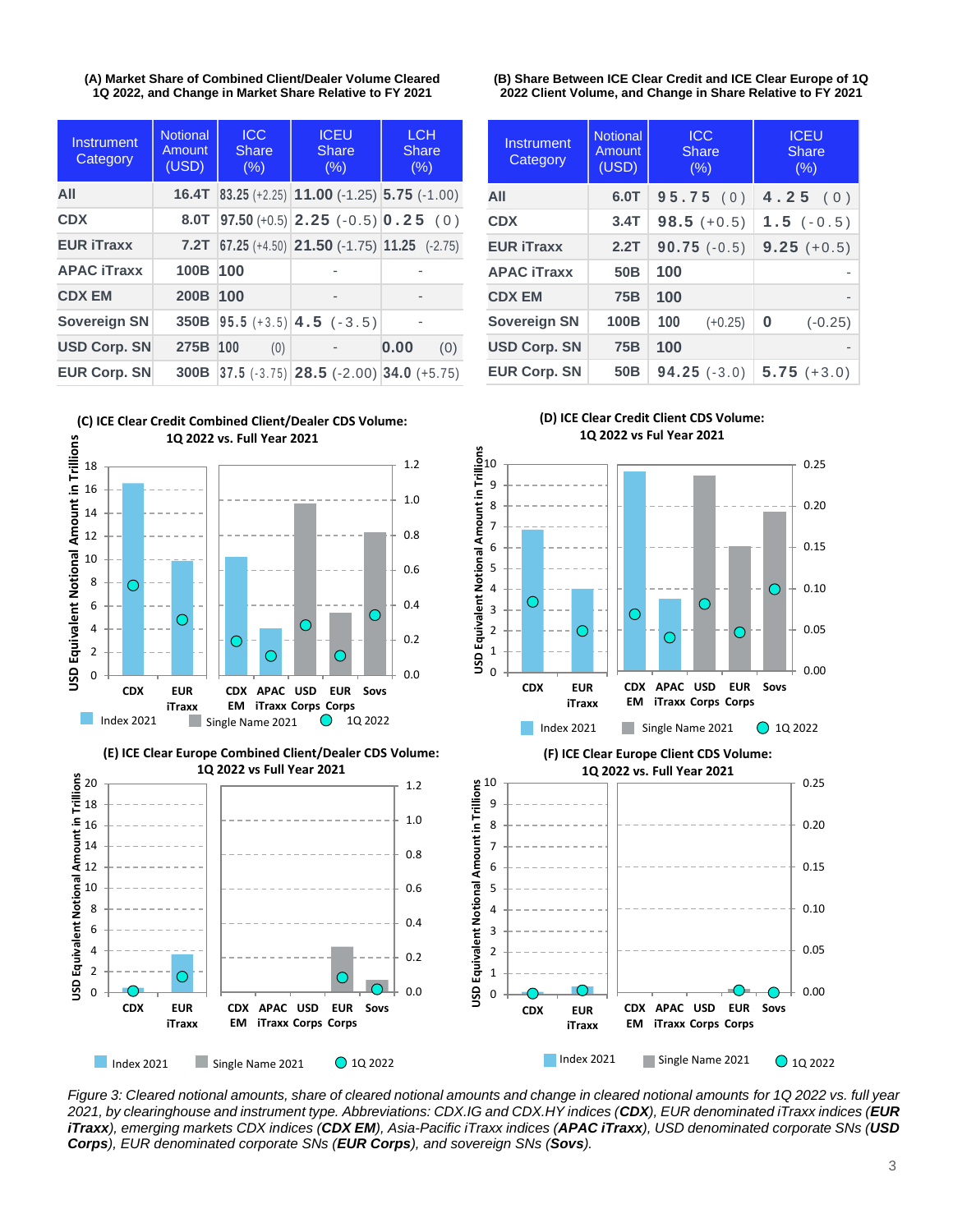# **1Q 2022 Cleared Volumes**

### **Combined Client/Dealer Volumes**

- \$16.4T combined client/dealer notional amount was **cleared across all 3 CDS clearinghouses in 1Q 2022**
	- Up 9.7% YOY relative to 1Q 2021
- 94.25% ICE share of 1Q 2022 client/dealer notional **amount across all product categories**
	- 83.25% ICE Clear Credit (+2.25 pts vs. FY 2021)
	- 11.00% ICE Clear Europe (-1.25 pts vs. FY 2021)
	- 5.75% LCH (-1.00 pts vs. FY 2021)
- 88.75% ICE share of 1Q 2022 client/dealer EUR **iTraxx notional amount**
	- 67.25% ICE Clear Credit (+4.50 pts vs. FY 2021)
	- 21.50% ICE Clear Europe (-1.75 pts vs. FY 2021)
	- 11.25% LCH (-2.75 pts vs. FY 2021)

### ■ 11.75 pts increase in ICE Clear Credit share of EUR **iTraxx volume over the last 15 months**

- +11.75 pts ICE Clear Credit
- -7.5 pts ICE Clear Europe
- $\cdot$  -4.25 pts LCH

#### ■ 66% ICE share of 1Q 2022 client/dealer EUR **corporate SN notional amount**

- 37.5% ICE Clear Credit (-3.75 pts vs. FY 2021)
- 28.5% ICE Clear Europe (-2.00 pts vs. FY 2021)
- 34.0% LCH (+5.75 pts vs. FY 2021)

#### ■ 12.5 pts decrease in ICE Clear Europe share of EUR **corporate SN notional amount over the last 15 months**

- No Change ICE Clear Credit
- -12.5 pts ICE Clear Europe
- $\cdot$  +12.5 pts LCH
- **ICE Clear Credit client/dealer volume increased 60% YOY from \$8.5T in 1Q 2021 to \$13.6T in 1Q 2022 [\(Figure 3](#page-2-0) (C))**
	- €4.0T record iTraxx Main/Crossover quarterly notional in 1Q 2022, up 113% YOY from €1.9T in 1Q 2021
	- \$7.8T record CDX IG/HY quarterly notional in 1Q 2022, growing 53% YOY from \$5.1T in 1Q 2021
	- 47% growth YOY for sovereign SN from \$235B in 1Q 2021 to \$344B in 1Q 2022
- **ICE Clear Europe volume increased 30% YOY from \$1.4T in 1Q 2021 to \$1.8T in 1Q 2022 [\(Figure 3](#page-2-0) (E))**
	- 48% YOY growth in iTraxx Main/Crossover from €831B in 1Q 2021 to €1.2T in 1Q 2022
	- €17.9 record iTraxx Sub Fins quarterly notional amount, growing 61% YOY from €10B in 1Q 2021 to €18B in 1Q 2022

### **Client Volumes**

- 90.75% ICE Clear Credit share of ICE 1Q 2022 client **EUR iTraxx notional amount** 
	- 90.75% ICE Clear Credit (-0.5 pts vs. FY 2021)
	- 9.25% ICE Clear Europe (+0.5 pts vs. FY 2021)
- 94.25% ICE Clear Credit share of ICE 1Q 2022 client **EUR corporate SN notional amount** 
	- 94.25% ICE Clear Credit (-3.0 pts vs. FY 2021)
	- 5.75% ICE Clear Europe (+3.0 pts vs. FY 2021)
- \$5.7T client notional cleared at ICE Clear Credit in **1Q 2022, a record quarterly client volume, increasing 68% YOY from \$4.9T in 1Q 2022 [\(Figure 3](#page-2-0) (D))**
	- €1.7T record iTraxx Main/Crossover quarterly notional in 1Q 2022, up 117% YOY from €0.8T in 1Q 2021
	- €20.2B record iTraxx Sub Fins quarterly notional in 1Q 2022, growing 98% YOY from €10.2B in 1Q 2021
	- \$3.4T record CDX IG/HY quarterly notional amount in 1Q 2022, growing 61% YOY from \$2.1T in 1Q 2021
	- \$40.7B record Asia-Pac iTraxx quarterly notional in 1Q 2022, growing 103% YOY from \$20.1B in 1Q 2021
	- \$99.3B record sovereign SN quarterly notional in 1Q 2022, growing 67% YOY from \$59.5B in 1Q 2021
	- \$81.5B record USD corporate SN quarterly notional in 1Q 2022, growing 9% YOY from \$74.7B in 1Q 2021
- \$255B client notional amount cleared at ICE Clear **Europe in 1Q 2022, down 23% YOY from \$334B in 1Q 2022 [\(Figure 3](#page-2-0) (F))**
	- EUR corporate SN client notional grew 233% YOY from €0.8B in 1Q 2021 to €2.6B in 1Q 2022
	- iTraxx Main/Crossover client notional grew 35% YOY from €124B in 1Q 2021 to €168B in 1Q 2022
	- iTraxx Sub Fins client notional grew 176% YOY from €0.9B in 1Q 2021 to €2.5B in 1Q 2022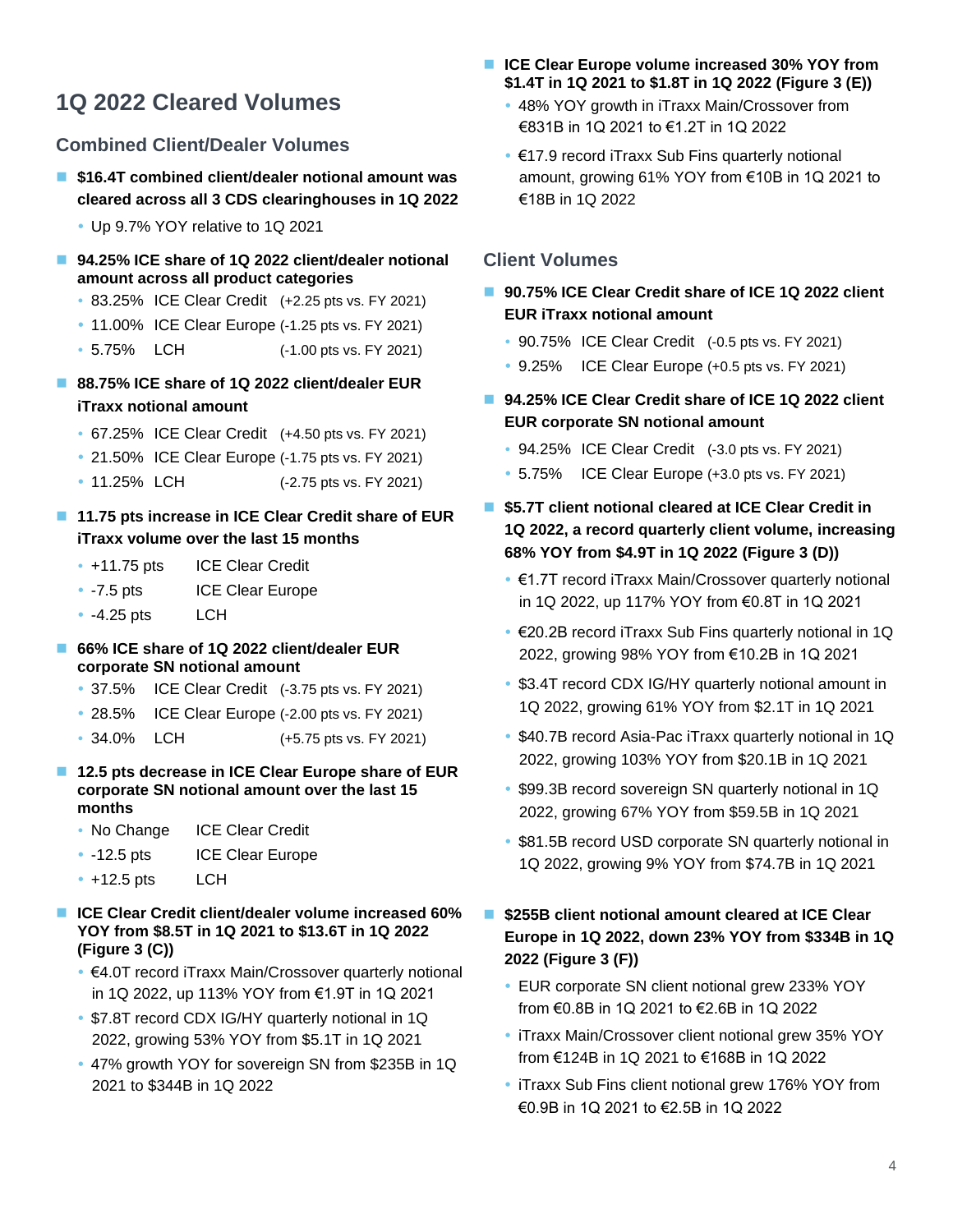

 35 USD Equivalent Notional Amount in Trillions **USD Equivalent Notional Amount in Trillions** 30 25 20 YTD 15 10 5 - 2013 2014 2015 2016 2017 2018 2019 2020 2021 2022 **EUR Denominated USD Denominated** 







0.0

0.5

1.0

1.5

**USD Equivalent Notional Amount in Trillions**

USD Equivalent Notional Amount in Trillions

2.0

2.5

3.0

2013 2014 2015 2016 2017 2018 2019 2020 2021 2022

**EUR Corporates** USD Corporates Sovereigns

**(B) ICE Single Name Volume**



**(F) ICE Clear Europe Single Name Volume**



<span id="page-4-0"></span>*Figure 4: Combined client/dealer annual notional amounts for index and SN instruments at ICE Clear Credit, ICE Clear Europe and in total across both ICE CDS clearinghouses.* 

# **(D) ICE Clear Credit Single Name Volume**

YTD

 $\overline{Z}$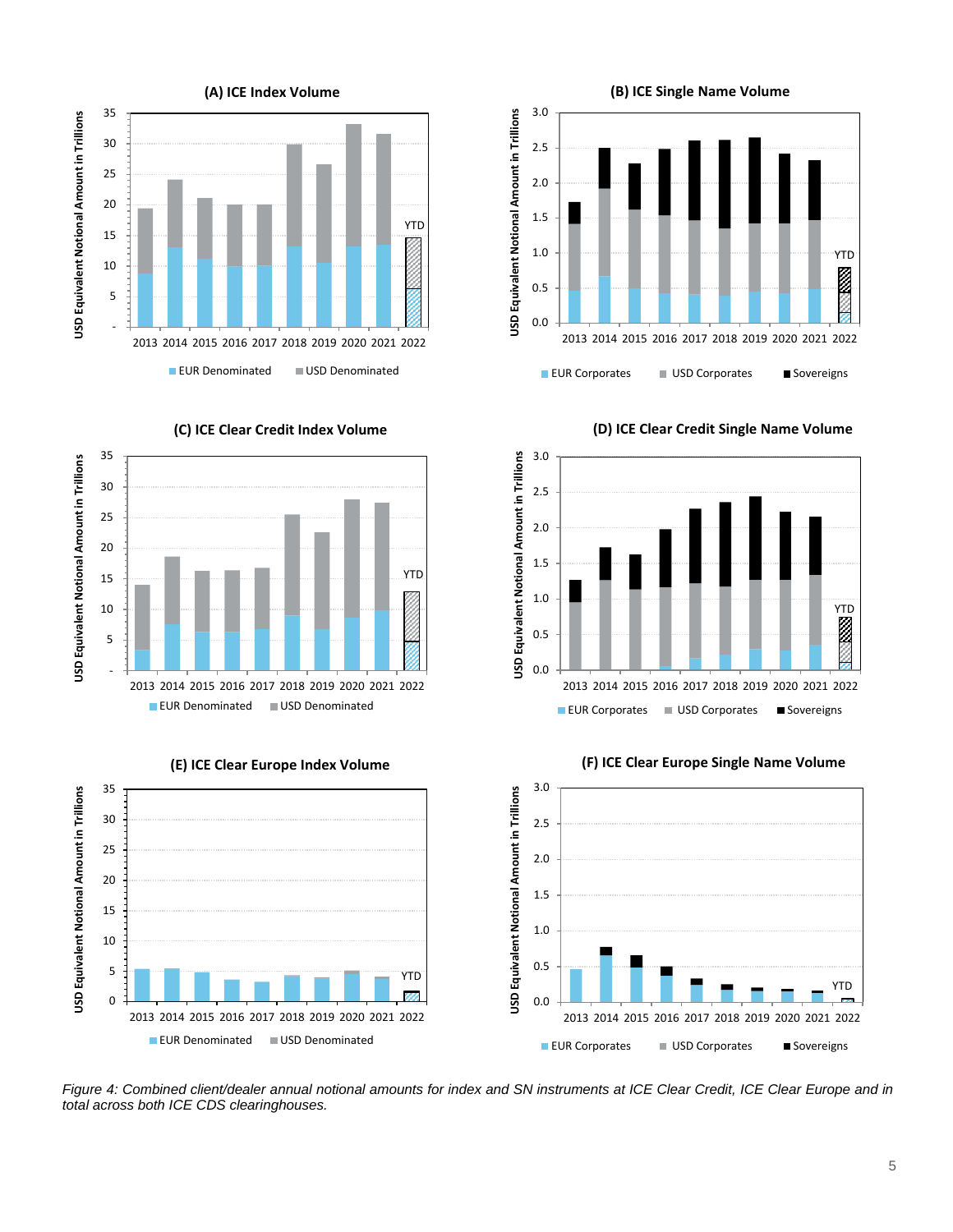



**(E) ICE Clear Credit Client Volume in Asia-Pacific** 





**(D) ICE Clear Europe Client Single Name Volume**



**(F) ICE Clear Credit Clients Clearing First Single Name**



<span id="page-5-0"></span>*Figure 5: Index and SN annual client notional amounts cleared at ICE Clear Credit and ICE Clear Europe, and number of clients clearing their first SN at ICE Clear Credit. The notional amounts provided for USD denominated index instruments at ICE Clear Credit include the separately-shown notional amounts for Asia-Pacific iTraxx and CDX.EM indices.* 

6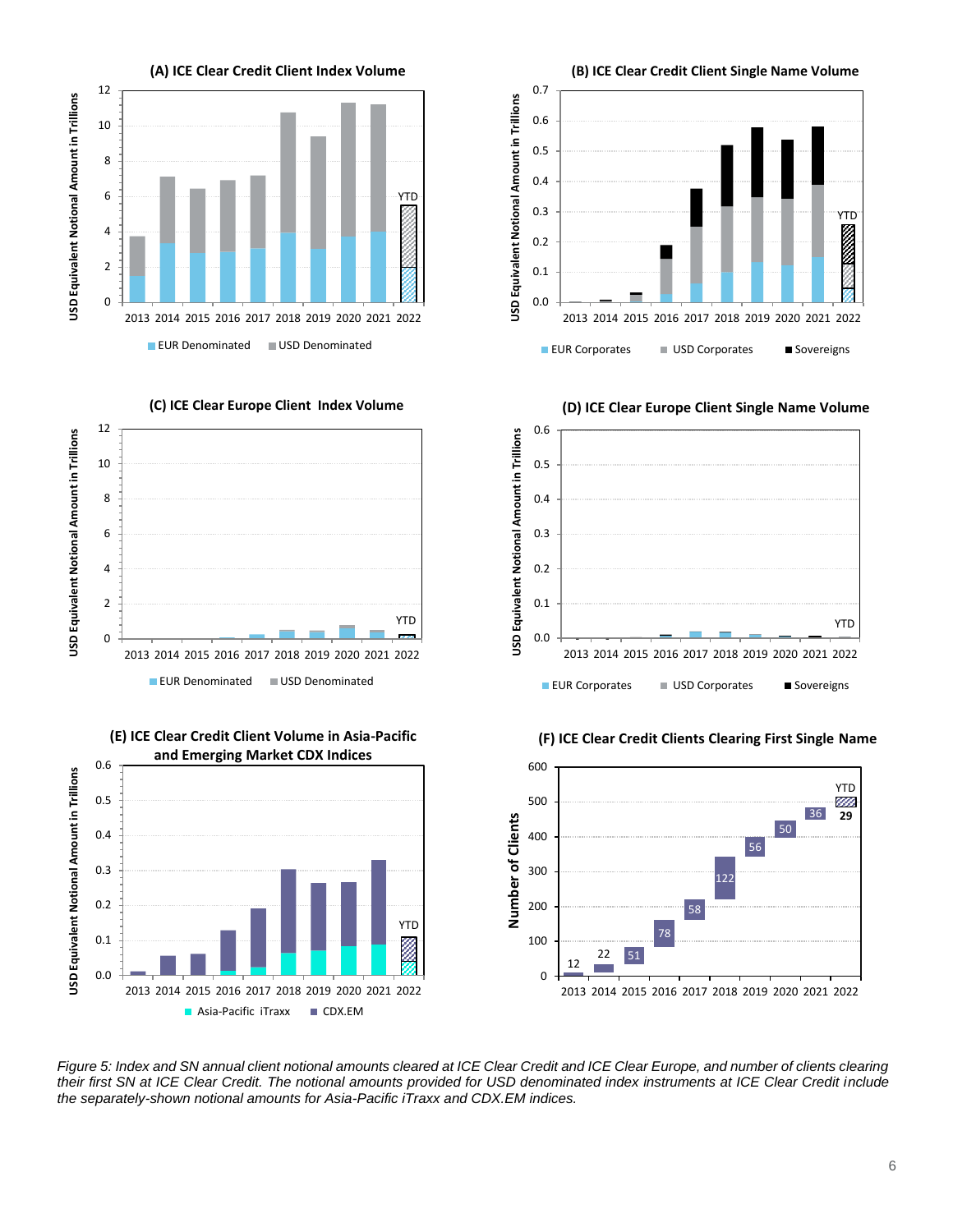# **Historical Volumes**

[Figure 4](#page-4-0) and [Figure 5](#page-5-0) provide annual cleared notional amounts at ICE from 2013 to 2021 for combined client/dealer business and client business, respectively. The visualized trends illustrate the following themes:

- Growth in combined client/dealer EUR corporate SN notional amount at ICE Clear Credit, see [Figure 4\(](#page-4-0)D)
- Growth in voluntary client clearing of EUR and USD corporate SNs at ICE Clear Credit, see [Figure 5\(](#page-5-0)B) and [Figure 5\(](#page-5-0)F)
- Precipitous decline in SN clearing activity at ICE Clear Europe, impacting both client and dealer volumes, see [Figure 4\(](#page-4-0)F) and [Figure 5\(](#page-5-0)D)
- Sustained growth in client clearing of Asia-Pacific iTraxx indices at ICE Clear Credit; see [Figure 5\(](#page-5-0)E)

# **New Single Name Additions**

On February 28, 2022, ICE Clear Credit expanded the reference entities on which it clears SN CDS instruments to include 9 new Asia-Pacific corporate reference entities, 5 new European corporate reference entities, and 12 new North American corporate reference entities. The new reference entities are shown in [Table 1](#page-6-0) with a date of "Available".

ICE Clear Credit is planning to add on August 29, 2022, the 2 new European corporate reference entities, 3 new North American corporate reference entities, and 3 new Middle Eastern sovereign reference entities detailed in [Table 1.](#page-6-0)

<span id="page-6-0"></span>*Table 1: New SN reference entities added on February 28th, 2022 (Marked "Available"), and new SN reference entities planned to be added on 29 August, 2022.* 

| <b>Reference Entity</b>          | Tier <sup>1</sup> | <b>ISDA</b><br>Def. | <b>Date</b> |  |  |
|----------------------------------|-------------------|---------------------|-------------|--|--|
| <b>Asia-Pacific Single Names</b> |                   |                     |             |  |  |
| ALIBABA GROUP HOLDING<br>LIMITED | <b>SNRFOR</b>     | CR14                | Available   |  |  |
| BAIDU, INC.                      | <b>SNRFOR</b>     | CR <sub>14</sub>    | Available   |  |  |
| <b>KT CORPORATION</b>            | <b>SNRFOR</b>     | CR <sub>14</sub>    | Available   |  |  |
| <b>TENCENT HOLDINGS LIMITED</b>  | <b>SNRFOR</b>     | CR <sub>14</sub>    | Available   |  |  |

<sup>1</sup> Note that senior unsecured "SNRFOR" and senior secured "SECDOM" tiers are both senior debt. SN instruments that trade "SECDOM" will be referenced as "SNRFOR" for clearing

| EXPORT-IMPORT BANK OF INDIA                    | <b>SNRFOR</b> | CR <sub>14</sub> | Available |
|------------------------------------------------|---------------|------------------|-----------|
| STATE BANK OF INDIA                            | <b>SNRFOR</b> | CR <sub>14</sub> | Available |
| WOORI BANK                                     | <b>SNRFOR</b> | CR <sub>14</sub> | Available |
| TELSTRA CORPORATION<br><b>LIMITED</b>          | <b>SNRFOR</b> | <b>MR14</b>      | Available |
| <b>SCENTRE MANAGEMENT</b><br>LIMITED           | <b>SNRFOR</b> | <b>MR14</b>      | Available |
| <b>European Corporate Single Names</b>         |               |                  |           |
| <b>NOVAFIVES</b>                               | <b>SECDOM</b> | MM14             | Available |
| <b>ELIS</b>                                    | <b>SNRFOR</b> | <b>MM14</b>      | Available |
| <b>HOCHTIEF</b><br>AKTIENGESELLSCHAFT          | <b>SNRFOR</b> | <b>MM14</b>      | Available |
| EDP FINANCE B.V.                               | <b>SNRFOR</b> | <b>MM14</b>      | Available |
| LOUIS DREYFUS COMPANY B.V.                     | <b>SNRFOR</b> | MM14             | Available |
| CELLNEX TELECOM, S.A.                          | <b>SNRFOR</b> | <b>MM14</b>      | Aug29 '22 |
| <b>SCHAEFFLER AG</b>                           | <b>SNRFOR</b> | MM14             | Aug29 '22 |
| <b>North American Corporate Single Names</b>   |               |                  |           |
| <b>SABRE HOLDINGS</b><br><b>CORPORATION</b>    | <b>SNRFOR</b> | XR14             | Available |
| <b>BALL CORPORATION</b>                        | <b>SNRFOR</b> | XR14             | Available |
| <b>TARGA RESOURCES PARTNERS</b><br>LР          | <b>SNRFOR</b> | <b>XR14</b>      | Available |
| DAVITA INC.                                    | <b>SNRFOR</b> | XR14             | Available |
| NETFLIX, INC.                                  | <b>SNRFOR</b> | <b>XR14</b>      | Available |
| SIRIUS XM RADIO INC.                           | <b>SNRFOR</b> | XR14             | Available |
| <b>ASHLAND LLC</b>                             | <b>SNRFOR</b> | XR14             | Available |
| FISERV, INC.                                   | <b>SNRFOR</b> | <b>XR14</b>      | Available |
| <b>BORGWARNER INC.</b>                         | <b>SNRFOR</b> | <b>XR14</b>      | Available |
| <b>TRANSCANADA PIPELINES</b><br><b>LIMITED</b> | <b>SNRFOR</b> | <b>XR14</b>      | Available |
| <b>FEDEX CORPORATION</b>                       | <b>SNRFOR</b> | <b>XR14</b>      | Available |
| ORACLE CORPORATION                             | <b>SNRFOR</b> | <b>XR14</b>      | Available |
| DANAHER CORPORATION                            | <b>SNRFOR</b> | <b>XR14</b>      | Aug29 '22 |
| PIONEER NATURAL RESOURCES<br><b>COMPANY</b>    | <b>SNRFOR</b> | XR14             | Aug29 '22 |
| VISTRA OPERATIONS COMPANY<br>LLC               | <b>SNRFOR</b> | <b>XR14</b>      | Aug29 '22 |
| Middle Eastern Sovereign Single Names          |               |                  |           |
| ARAB REPUBLIC OF EGYPT                         | <b>SNRFOR</b> | CR <sub>14</sub> | Aug29 '22 |
| KINGDOM OF BAHRAIN                             | <b>SNRFOR</b> | <b>CR14</b>      | Aug29 '22 |
| SULTANATE OF OMAN                              | <b>SNRFOR</b> | CR14             | Aug29 '22 |

purposes since outright "SNRFOR" instruments will not be considered for clearing, in general.